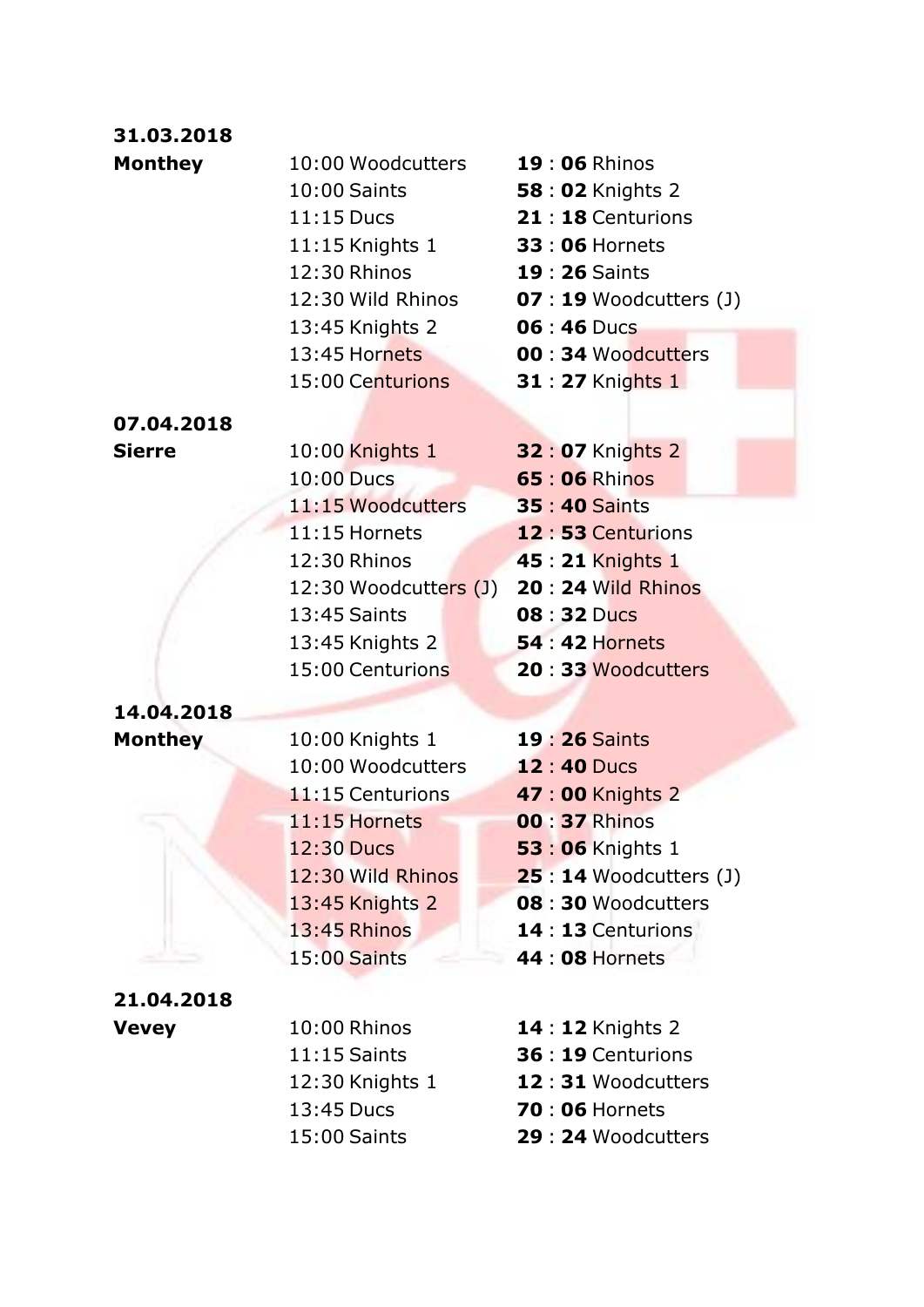### **28.04.2018**

- 10:00 Knights 2 **12** : **38** Saints 11:15 Centurions **28** : **45** Ducs 11:15 Hornets **06** : **50** Knights 1 12:30 Saints **40** : **20** Rhinos 13:45 Ducs **68** : **00** Knights 2 13:45 Woodcutters **50** : **12** Hornets 15:00 Knights 1 **26** : **44** Centurions
- **05.05.2018**
- 
- 10:00 Rhinos **07** : **20** Ducs 12:30 Knights 1 **32** : **27** Rhinos 13:45 Ducs **34** : **34** Saints 13:45 Hornets **00** : **49** Knights 2

#### **12.05.2018**

**Chaux-de-Fonds** 10:00 Saints **36** : **42** Knights 1

11:15 Rhinos **35** : **06** Hornets 12:30 Knights 1 **26** : **42** Ducs 13:45 Woodcutters **42** : **12** Knights 2 13:45 Centurions **47** : **14** Rhinos 15:00 Hornets **14** : **38** Saints

## **19.05.2018**

**Vevey** 10:00 Knights 2 **06** : **37** Rhinos 11:15 Centurions **35** : **28** Saints 12:30 Woodcutters **14** : **25** Knights 1 13:45 Hornets **04** : **62** Ducs 15:00 Centurions **26** : **29** Woodcutters

- **Gland** 10:00 Rhinos **19** : **39** Woodcutters
- **Neuchâtel** 10:00 Knights 2 **19** : **26** Knights 1 11:15 Centurions **103** : **12** Hornets
	-
	- 10:00 Ducs **18** : **28** Woodcutters 11:15 Knights 2 **12** : **80** Centurions
		-